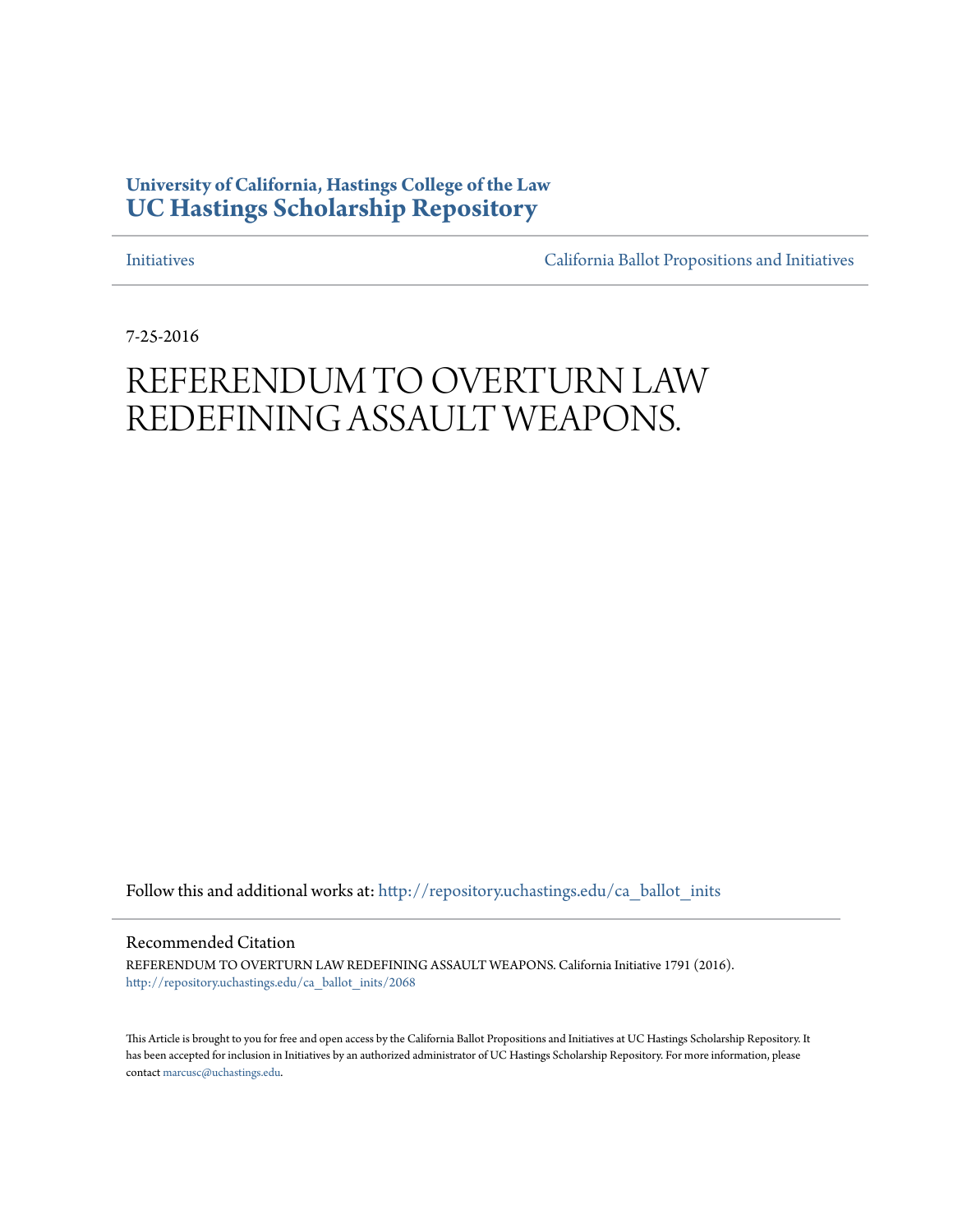$16 - 0007$ 

July 14, 2016

**VIA EXPRESS MAIL** 

The Honorable Kamala D. Harris **Attorney General** 1300 | Street, 17<sup>th</sup> Floor, P.O. Box 944255 Sacramento, CA 95814

# $\frac{1}{2}$ **RECEIVED**

**JUL 15 2016** 

#### **INITIATIVE COORDINATOR ATTORNEY GENERAL'S OFFICE**

Attention: Ashley Johansson, Initiative Coordinator

Request for Title and Summary for Proposed Referendum (Senate Bill No. 880) Re:

Dear Ms. Harris:

Pursuant to Article II, Section 9, of the California Constitution, I hereby submit the attached proposed referendum (veto referendum) and request a circulating title and summary for petitions to collect signatures from California voters. I have attached the complete text of the bill, which is Assembly Bill No. 1135.

I. Barry Bahrami, declare under penalty of perjury that I am a citizen of the United States, 18 years of age or older, and a resident of (insert county), California." (Elec. Code, § 9001.)

I, Barry Bahrami, acknowledge that it is a misdemeanor under state law (Section 18650 of the Elections Code) to knowingly or willfully allow the signatures on an initiative petition to be used for any purpose. other than qualification of the proposed measure for the ballot. I certify that I will not knowingly or willfully allow the signatures for this initiative to be used for any purpose other than qualification of the measure for the ballot." (Elec. Code, § 9608.)

My mailing address for purposes of this referendum is:

7668 El Camino Real Suite 104-627 Carlsbad, CA 92009 Barry@VetoGunmageddon.org

I have attached my personal registered voter address to letter.

Sincerely,

Barry Bahrami Proponent enclosures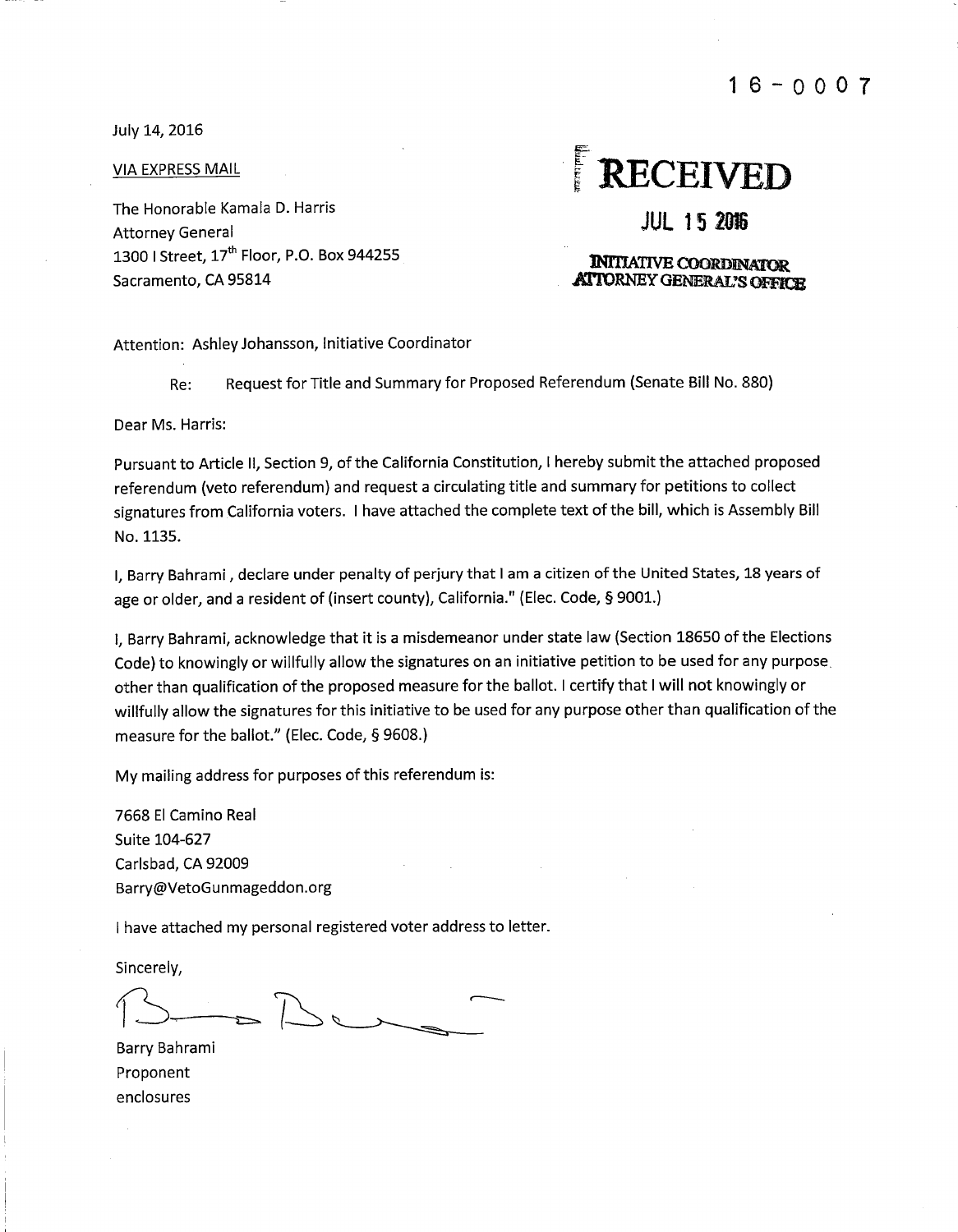**Senate Bill No. 880** 

### **CHAPTER 48**

An act to amend Sections 30515 and 30900 of, and to add Section 30680 to, the Penal Code, relating to firearms.

## [Approved by Governor July 01, 2016. Filed with Secretary of State July 01, 2016.]

#### **LEGISLATIVE COUNSEL'S DIGEST**

SB 880. Hall. Firearms: assault weapons.

(1) Existing law generally prohibits the possession or transfer of assault weapons, except for the sale, purchase, importation, or possession of assault weapons by specified individuals, including law enforcement officers. Under existing law, "assault weapon" means, among other things, a semiautomatic centerfire rifle or a semiautomatic pistol that has the capacity to accept a detachable magazine and has any one of specified attributes, including, for rifles, a thumbhole stock, and for pistols, a second handerip.

This bill would revise this definition of "assault weapon" to mean a semiautomatic centerfire rifle, or a semiautomatic pistol that does not have a fixed magazine but has any one of those specified attributes. The bill would also define "fixed magazine" to mean an ammunition feeding device contained in, or permanently attached to, a firearm in such a manner that the device cannot be removed without disassembly of the firearm action.

By expanding the definition of an existing crime, the bill would impose a state-mandated local program.

(2) Existing law requires that any person who, within this state, possesses an assault weapon, except as otherwise provided, be punished as a felony or for a period not to exceed one year in a county jail.

This bill would exempt from punishment under that provision a person who possessed an assault weapon prior to January 1, 2017, if specified requirements are met.

(3) Existing law requires that, with specified exceptions, any person who, prior to January 1, 2001, lawfully possessed an assault weapon prior to the date it was defined as an assault weapon, and which was not specified as an assault weapon at the time of lawful possession, register the firearm with the Department of Justice. Existing law permits the Department of Justice to charge a fee for registration of up to \$20 per person but not to exceed the actual processing costs of the department. Existing law, after the department establishes fees sufficient to reimburse the department for processing costs, requires fees charged to increase at a rate not to exceed the legislatively approved annual cost-of-living adjustment for the department's budget or as otherwise increased through the Budget Act. Existing law requires those fees to be deposited into the Dealers' Record of Sale Special Account. Existing law, the Administrative Procedure Act, establishes the requirements for the adoption, publication, review, and implementation of regulations by state agencies.

This bill would require that any person who, from January 1, 2001, to December 31, 2016, inclusive, lawfully possessed an assault weapon that does not have a fixed magazine, as defined, and including those weapons with an ammunition feeding device that can be removed readily from the firearm with the use of a tool, register the firearm with the Department of Justice before January 1, 2018, but not before the effective date of specified regulations. The bill would permit the department to increase the \$20 registration fee as long as it does not exceed the reasonable processing costs of the department. The bill would also require registrations to be submitted electronically via the Internet utilizing a public-facing application made available by the department. The bill would require the registration to contain specified information, including, but not limited to, a description of the firearm that identifies it uniquely and specified information about the registrant. The bill would permit the department to charge a fee of up to \$15 per person for registration through the Internet, not to exceed the reasonable processing costs of the department to be paid and deposited, as specified, for purposes of the registration program. The bill would require the department to adopt regulations for the purpose of implementing those provisions and would exempt those regulations from the Administrative Procedure Act. The bill would also make technical and conforming changes.

(4) The California Constitution requires the state to reimburse local agencies and school districts for certain costs mandated by the state. Statutory provisions establish procedures for making that reimbursement.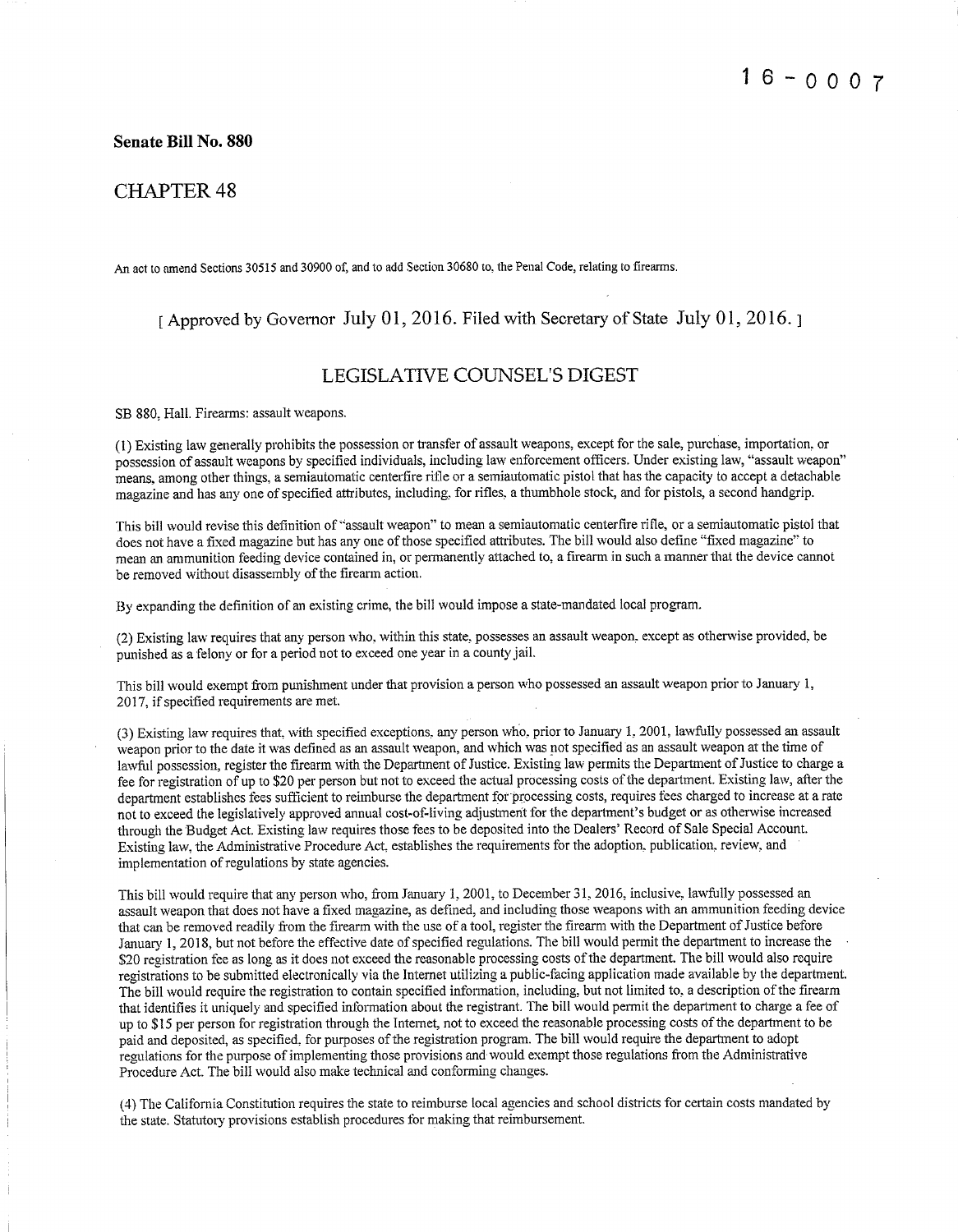This bill would provide that no reimbursement is required by this act for a specified reason.

#### **DIGEST KEY**

Vote: MAJORITY Appropriation: NO Fiscal Committee: YES Local Program: YES

# **BILL TEXT** THE PEOPLE OF THE STATE OF CALIFORNIA DO ENACT AS FOLLOWS:

#### **SECTION 1.**

Section 30515 of the Penal Code is amended to read:

#### 30515.

- (a) Notwithstanding Section 30510, "assault weapon" also means any of the following:
- (1) A semiautomatic, centerfire rifle that does not have a fixed magazine but has any one of the following:

(A) A pistol grip that protrudes conspicuously beneath the action of the weapon.

(B) A thumbhole stock.

(C) A folding or telescoping stock.

(D) A grenade launcher or flare launcher.

(E) A flash suppressor.

(F) A forward pistol grip.

(2) A semiautomatic, centerfire rifle that has a fixed magazine with the capacity to accept more than 10 rounds.

(3) A semiautomatic, centerfire rifle that has an overall length of less than 30 inches.

(4) A semiautomatic pistol that does not have a fixed magazine but has any one of the following:

(A) A threaded barrel, capable of accepting a flash suppressor, forward handgrip, or silencer.

(B) A second handgrip.

(C) A shroud that is attached to, or partially or completely encircles, the barrel that allows the bearer to fire the weapon without burning the bearer's hand, except a slide that encloses the barrel.

(D) The capacity to accept a detachable magazine at some location outside of the pistol grip.

(5) A semiautomatic pistol with a fixed magazine that has the capacity to accept more than 10 rounds.

(6) A semiautomatic shotgun that has both of the following:

(A) A folding or telescoping stock.

(B) A pistol grip that protrudes conspicuously beneath the action of the weapon, thumbhole stock, or vertical handgrip.

(7) A semiautomatic shotgun that has the ability to accept a detachable magazine.

(8) Any shotgun with a revolving cylinder.

(b) For purposes of this section, "fixed magazine" means an ammunition feeding device contained in, or permanently attached to, a firearm in such a manner that the device cannot be removed without disassembly of the firearm action.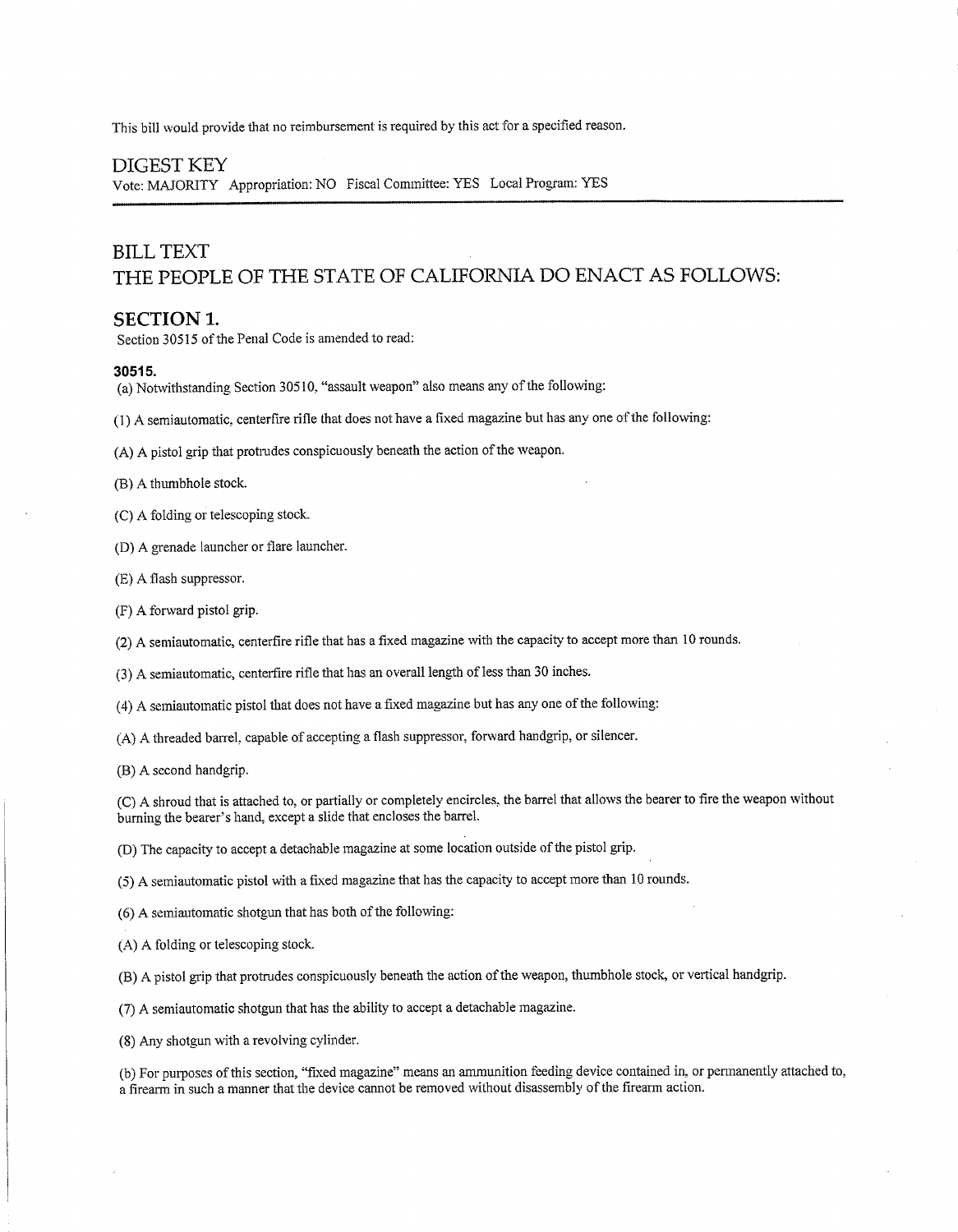(c) The Legislature finds a significant public purpose in exempting from the definition of "assault weapon" pistols that are designed expressly for use in Olympic target shooting events. Therefore, those pistols that are sanctioned by the International Olympic Committee and by USA Shooting, the national governing body for international shooting competition in the United States, and that were used for Olympic target shooting purposes as of January 1, 2001, and that would otherwise fall within the definition of "assault weapon" pursuant to this section are exempt, as provided in subdivision (d).

(d) "Assault weapon" does not include either of the following:

#### (1) Any antique firearm.

(2) Any of the following pistols, because they are consistent with the significant public purpose expressed in subdivision (c):

| <b>MANUFACTURER</b> | <b>MODEL</b> | <b>CALIBER</b> |
|---------------------|--------------|----------------|
| <b>BENELLI</b>      | MP90         | .22LR          |
| <b>BENELLI</b>      | MP90         | .32 S&W LONG   |
| <b>BENELLI</b>      | <b>MP95</b>  | .22LR          |
| <b>BENELLI</b>      | MP95         | .32 S&W LONG   |
| <b>HAMMERLI</b>     | 280          | .22LR          |
| <b>HAMMERLI</b>     | 280          | .32 S&W LONG   |
| <b>HAMMERLI</b>     | <b>SP20</b>  | .22LR          |
| <b>HAMMERLI</b>     | <b>SP20</b>  | .32 S&W LONG   |
| PARDINI             | <b>GPO</b>   | .22 SHORT      |
| PARDINI             | GP-SCHUMANN  | .22 SHORT      |
| <b>PARDINI</b>      | HP           | .32 S&W LONG   |
| <b>PARDINI</b>      | MP           | .32 S&W LONG   |
| <b>PARDINI</b>      | <b>SP</b>    | .22LR          |
| PARDINI             | <b>SPE</b>   | .22LR          |
| <b>WALTHER</b>      | <b>GSP</b>   | .22LR          |
| <b>WALTHER</b>      | <b>GSP</b>   | .32 S&W LONG   |
| <b>WALTHER</b>      | <b>OSP</b>   | .22 SHORT      |
| <b>WALTHER</b>      | OSP-2000     | .22 SHORT      |

(3) The Department of Justice shall create a program that is consistent with the purposes stated in subdivision (c) to exempt new models of competitive pistols that would otherwise fall within the definition of "assault weapon" pursuant to this section from being classified as an assault weapon. The exempt competitive pistols may be based on recommendations by USA Shooting consistent with the regulations contained in the USA Shooting Official Rules or may be based on the recommendation or rules of any other organization that the department deems relevant.

#### **SEC. 2.**

Section 30680 is added to the Penal Code, to read: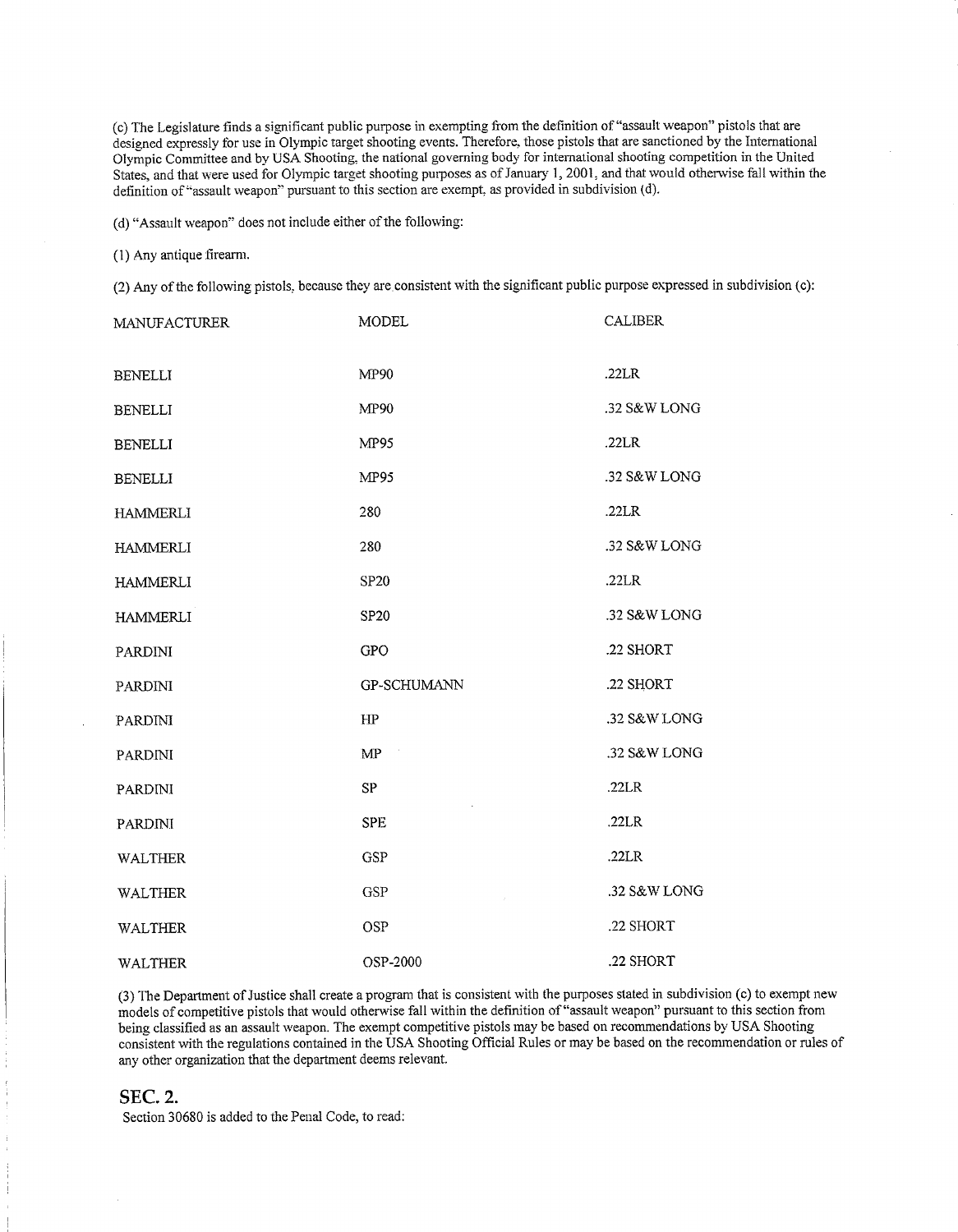#### 30680.

Section 30605 does not apply to the possession of an assault weapon by a person who has possessed the assault weapon prior to January 1, 2017, if all of the following are applicable:

(a) Prior to January 1, 2017, the person was eligible to register that assault weapon pursuant to subdivision (b) of Section 30900.

(b) The person lawfully possessed that assault weapon prior to January 1, 2017.

(c) The person registers the assault weapon by January 1, 2018, in accordance with subdivision (b) of Section 30900.

#### **SEC. 3.**

Section 30900 of the Penal Code is amended to read:

#### 30900

(a) (1) Any person who, prior to June 1, 1989, lawfully possessed an assault weapon, as defined in former Section 12276. as added by Section 3 of Chapter 19 of the Statutes of 1989, shall register the firearm by January 1, 1991, and any person who lawfully possessed an assault weapon prior to the date it was specified as an assault weapon pursuant to former Section 12276.5, as added by Section 3 of Chapter 19 of the Statutes of 1989 or as amended by Section 1 of Chapter 874 of the Statutes of 1990 or Section 3 of Chapter 954 of the Statutes of 1991, shall register the firearm within 90 days with the Department of Justice pursuant to those procedures that the department may establish.

(2) Except as provided in Section 30600, any person who lawfully possessed an assault weapon prior to the date it was defined as an assault weapon pursuant to former Section 12276.1, as it read in Section 7 of Chapter 129 of the Statutes of 1999. and which was not specified as an assault weapon under former Section 12276, as added by Section 3 of Chapter 19 of the Statutes of 1989 or as amended at any time before January 1, 2001, or former Section 12276.5, as added by Section 3 of Chapter 19 of the Statutes of 1989 or as amended at any time before January 1, 2001, shall register the firearm by January 1, 2001, with the department pursuant to those procedures that the department may establish.

(3) The registration shall contain a description of the firearm that identifies it uniquely, including all identification marks, the full name, address, date of birth, and thumbprint of the owner, and any other information that the department may deem appropriate.

(4) The department may charge a fee for registration of up to twenty dollars (\$20) per person but not to exceed the reasonable processing costs of the department. After the department establishes fees sufficient to reimburse the department for processing costs, fees charged shall increase at a rate not to exceed the legislatively approved annual cost-of-living adjustment for the department's budget or as otherwise increased through the Budget Act but not to exceed the reasonable costs of the department. The fees shall be deposited into the Dealers' Record of Sale Special Account.

(b) (1) Any person who, from January 1, 2001, to December 31, 2016, inclusive, lawfully possessed an assault weapon that does not have a fixed magazine, as defined in Section 30515, including those weapons with an ammunition feeding device that can be readily removed from the firearm with the use of a tool, shall register the firearm before January 1, 2018, but not before the effective date of the regulations adopted pursuant to paragraph  $(5)$ , with the department pursuant to those procedures that the department may establish by regulation pursuant to paragraph (5).

(2) Registrations shall be submitted electronically via the Internet utilizing a public-facing application made available by the department.

(3) The registration shall contain a description of the firearm that identifies it uniquely, including all identification marks, the date the firearm was acquired, the name and address of the individual from whom, or business from which, the firearm was acquired, as well as the registrant's full name, address, telephone number, date of birth, sex, height, weight, eye color, hair color, and California driver's license number or California identification card number.

(4) The department may charge a fee in an amount of up to fifteen dollars (\$15) per person but not to exceed the reasonable processing costs of the department. The fee shall be paid by debit or credit card at the time that the electronic registration is submitted to the department. The fee shall be deposited in the Dealers' Record of Sale Special Account to be used for purposes of this section.

(5) The department shall adopt regulations for the purpose of implementing this subdivision. These regulations are exempt from the Administrative Procedure Act (Chapter 3.5 (commencing with Section 11340) of Part 1 of Division 3 of Title 2 of the Government Code).

**SEC. 4.**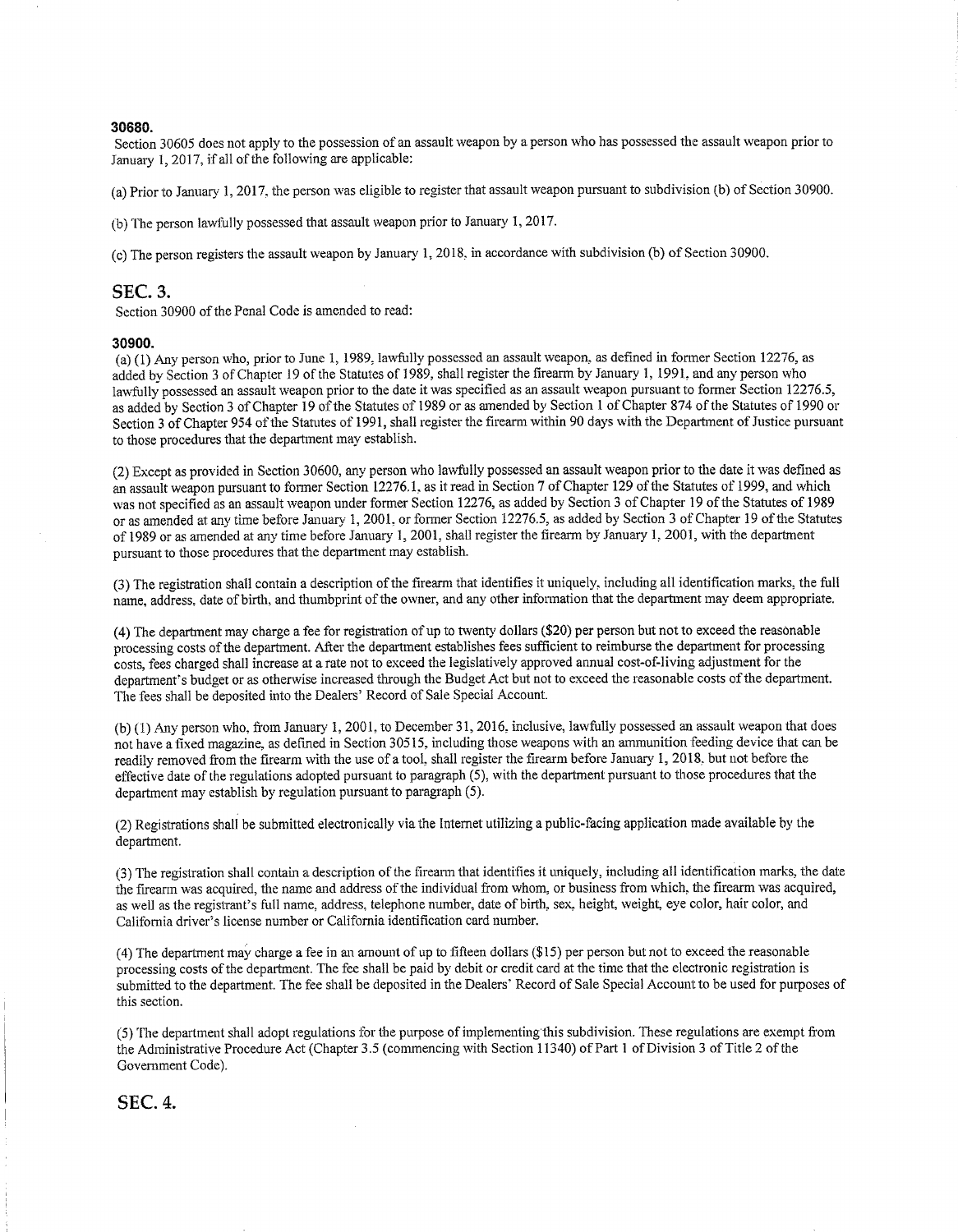No reimbursement is required by this act pursuant to Section 6 of Article XIII B of the California Constitution because the only costs that may be incurred by a local agency or school district will be incurred because this Constitution.

 $\ddot{\phantom{a}}$